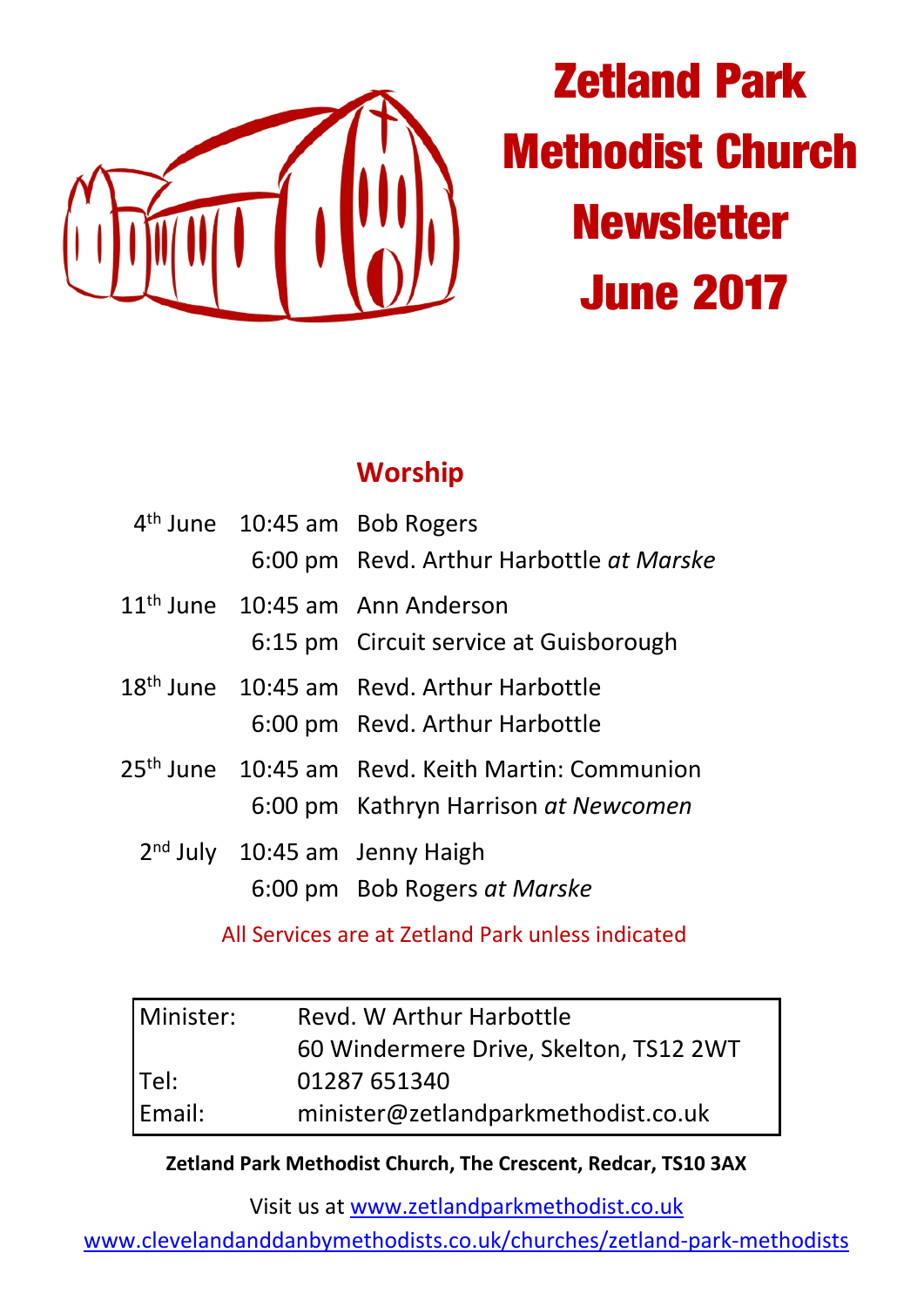# **Zetland Park Methodist Church Saturday June 3rd 2017**

# **Coffee Morning**

# **With Bacon and Sausage Bun 10:00 - 11:30 Including cake stall & Friends of Redcar Cemetery £2:50**

**Proceeds for M.W.I.B Chosen Charity**

# **Thy Kingdom Come - Friday 2nd June**

This is a global 24/7 prayer movement, inviting Christians around the world to pray between Ascension and Pentecost for more people to come to know Jesus Christ. The hope is that people will commit to praying for God's world-wide family, churches will hold prayer events, and that people will be empowered through prayer by the Holy Spirit. Growing in confidence to be witnesses for Jesus Christ.

The Cleveland and Danby Circuit will be holding a day of prayer on Friday 2<sup>nd</sup> June with 4 hour-long ecumenical prayer times across the Circuit: 10:00-11:00 am at Danby

1:00-2:00 pm at Guisborough 3:00-4:00pm at Newcomen

6:00-7:00pm at Saltburn

You are very welcome to come along to any of all of these, as we join in a global movement of prayer with out fellow brothers and sisters in Christ.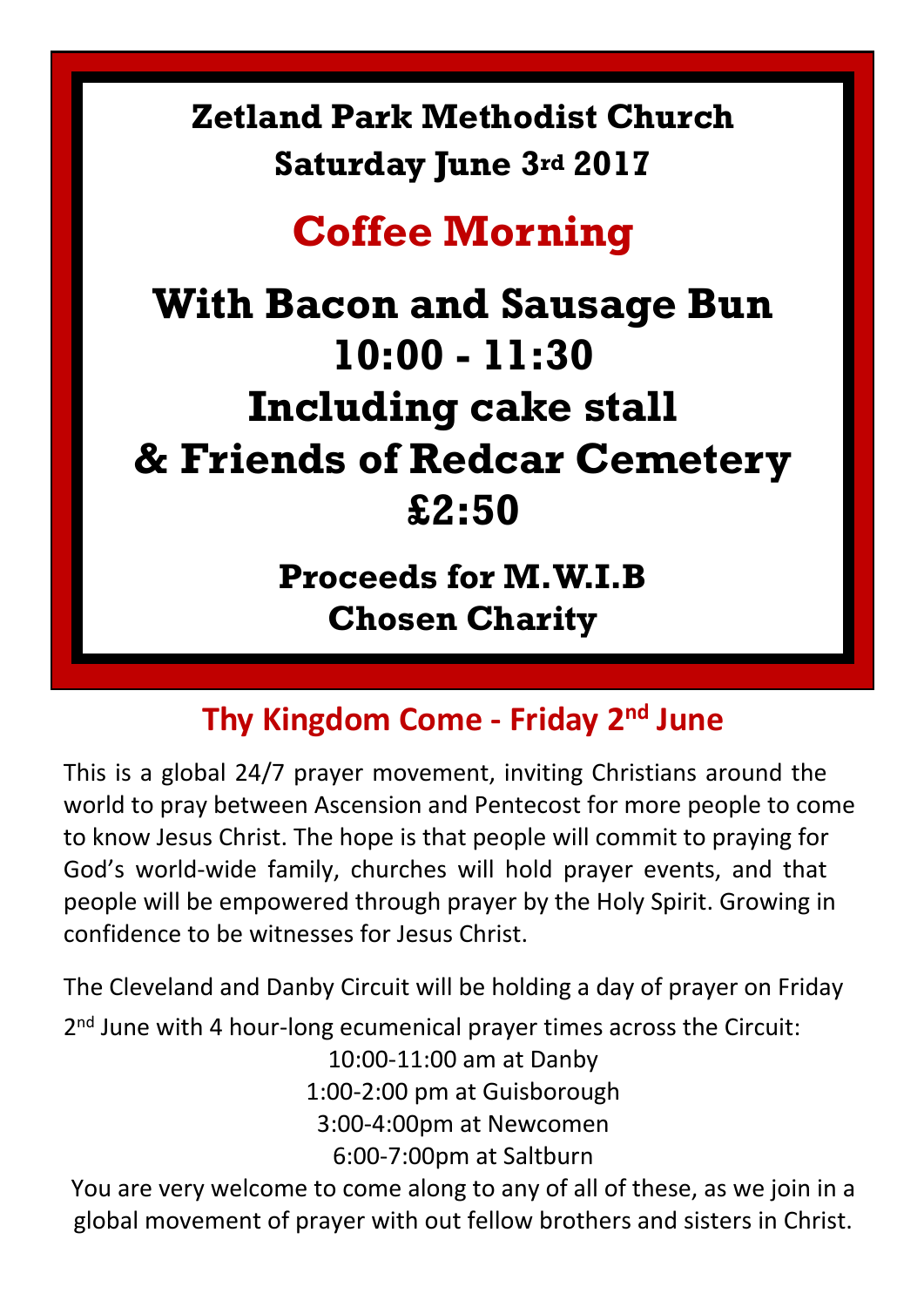## **7 th Circuit Open-Air Bible Read In aid of the Bible Society**

Saturday 12<sup>th</sup> August 2017 11:00am to 4:00pm

On Danby Village Green (in the Chapel if wet) Followed by tea in the Schoolroom

At 6:00pm a "Celebration of the Word of God" led by Revd. Alan Coates.

If anyone would like to be involved in reading a chapter from the Bible during the event please let Thelma Hobday (01287 660679) know by Friday 30th June.